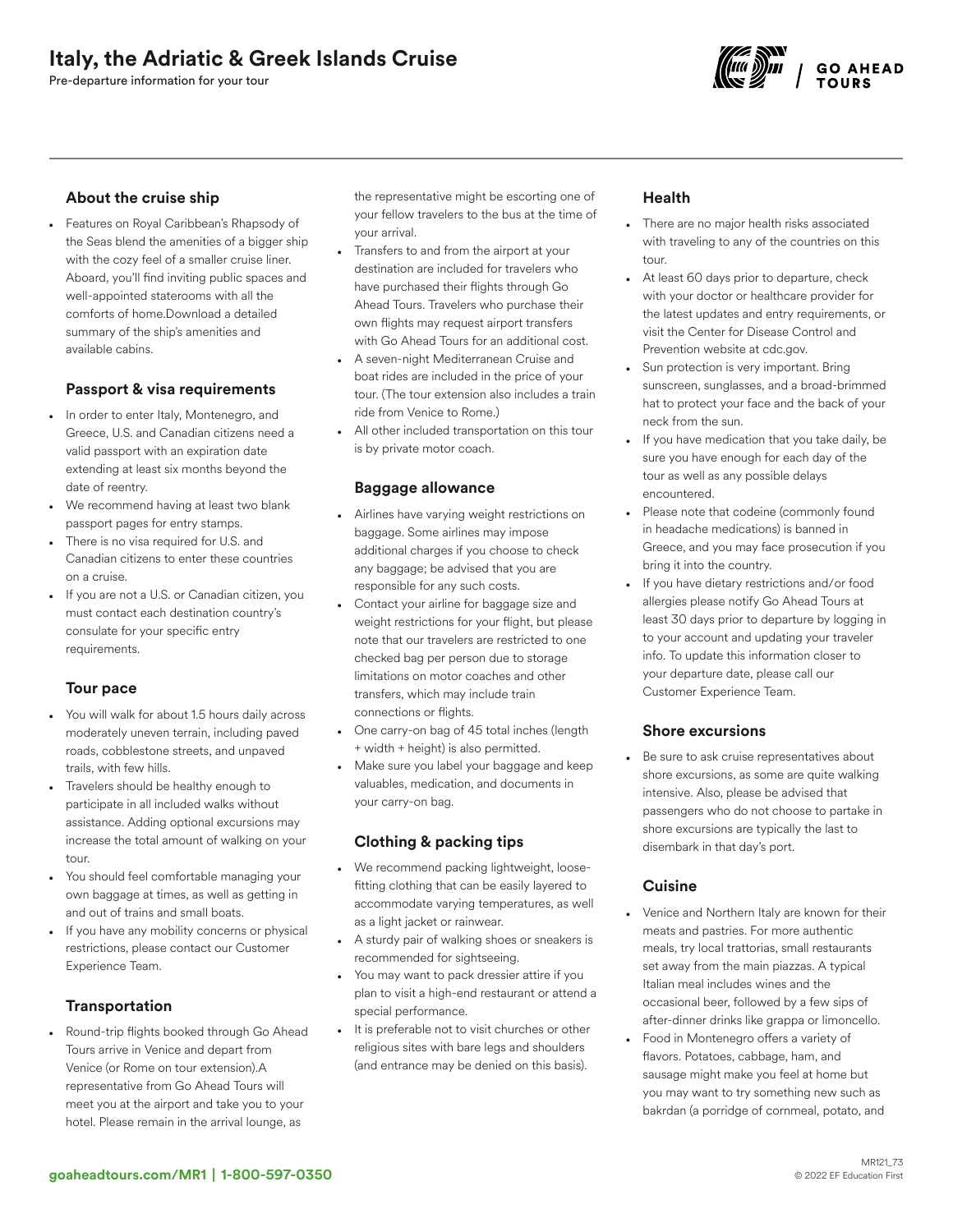Pre-departure information for your tour



cheese) or the tasty ćevapi kebab (a grilled meat patty).

- Greece's warm climate ensures a constant supply of fresh, high-quality fruits and vegetables. Salads served with aromatic olive oil, feta cheese, and oregano are plentiful. Simple grilled fish and meat are integral to Greek cuisine, as well as squid and octopus. Don't miss the spinach and cheese pies, called spanakopita.
- On the tour extension, Roman food is typically freshly prepared and varies depending on the season. Must-try bites include cacio e pepe (a simple dish of pasta, cheese, and pepper) and supplí (a fried rice ball similar to Sicily's arancini).
- The cruise ship offers 15 restaurants and dining options, including a wide variety of cuisines and dining atmospheres. Room service is also available 24/7.
- Breakfast and lunch are open seating in the ship's dining room, and dinner is served in two sittings (6:30pm and 8:30pm). Please confirm your time preference at check-in at the terminal. If you do not get the dinner sitting you would like, please speak to the dining room maitre d' at the earliest opportunity. He or she will do their best to accommodate you.

# Electricity & air conditioning

- Aboard the ship, there will be outlets for both North American standard 110 volts and European standard 220-240 volts, which take a Type I plug with three large, flat pins.
- Italy operates on the European standard 220-240 volts and uses Types C, F, or L plugs with two or three small, round pins.
- Montenegro and Greece operate on the European standard 220-240 volts and uses Types C, E, or F plugs with two small, round pins.
- We recommend packing a universal adapter, as well as a voltage converter if you plan on using your own hairdryer or other device without a built-in converter. Please keep in mind that only a limited number of adapters and converters can be borrowed on board the cruise ship.
- The strength of the air conditioning in European hotels is often not as strong or as

cool as what you might be used to in the U.S. or Canada. When air conditioning is available, it is usually regulated seasonally and controlled centrally by the hotel.

Your hotels may provide hairdryers, irons, and other small appliances. These amenities cannot be guaranteed in your hotels, but the cruise ship will provide a hairdryer in your room.

# **Connectivity**

- Wi-Fi is available in most hotels, though some charges may apply.
- There is no Wi-Fi on any of the motor coaches.
- Please contact your mobile service provider for information on roaming charges.

# Time zones

- Italy and Montenegro are one hour ahead of Greenwich Mean Time (GMT) and six hours ahead of Eastern Time (ET).
- Greece is two hours ahead of GMT and seven hours ahead of ET.
- When it's noon in New York, it is 6pm in Italy and Montenegro and 7pm in Greece.

# **Currency**

- You will use the euro in Italy, Montenegro, and Greece.
- Better rates of exchange are usually available abroad, although it's worth ordering some currency from your local bank to use when you first arrive.
- We strongly advise that you take debit/bank cards and credit cards, which can be used to withdraw cash at local banks as needed.
- You can use most debit/credit cards at ATMs on the international networks Cirrus and Plus, but make sure to check with your home bank about withdrawal fees.
- Inform your bank and credit card company of your travel plans so that they won't confuse your international purchases for fraudulent charges.
- International banks and businesses primarily accept debit and credit cards that work with the EMV chip system. If you do not already have at least one debit or credit card with a chip in it, we strongly recommend

requesting one from your bank prior to your tour.

- On board the cruise ship, you will be issued a card that will enable you to sign for most shipboard expenses, such as optional shore excursions, bar bills, and spa treatments. Your account can be settled with cash, traveler's checks, or a major credit card such as American Express, Visa, MasterCard, Diners Club, or Discover Card. Personal checks are not cashed or accepted.
- In ports of call, you may find a good supply of U.S. currency in small denominations very useful when bargaining for everything from taxi rides to souvenirs.

# Tipping

- At the conclusion of your tour, it's customary to offer your Tour Director and driver a gratuity in local currency. Please keep current exchange rates in mind.
- We recommend tipping the equivalent of \$7USD to \$10USD per person per day for your Tour Director and the equivalent of \$3USD per person per day for your driver.
- If applicable, we also recommend the equivalent of \$2USD per local guide.
- Tips can only be paid in cash.
- Gratuities for services aboard your cruise ship are not included in the price of your tour but will be automatically charged to your onboard account. In general, this gratuity amounts to the equivalent of \$20USD per person per day, which covers all service charges for ship personnel. A separate 15 percent service charge is automatically added to all bar tabs and spa services.

# Purchasing excursions on tour

- If you have not yet purchased your optional excursions, you may be able to do so while on your tour.
- Your Tour Director will only accept cash (in USD only), Visa, or MasterCard as payment for optional excursions.
- Please be advised that if you pay for an excursion by credit card while on tour, it may take up to three months for your card to be charged.
- Some optional excursions may only be purchased in advance. See page four of your